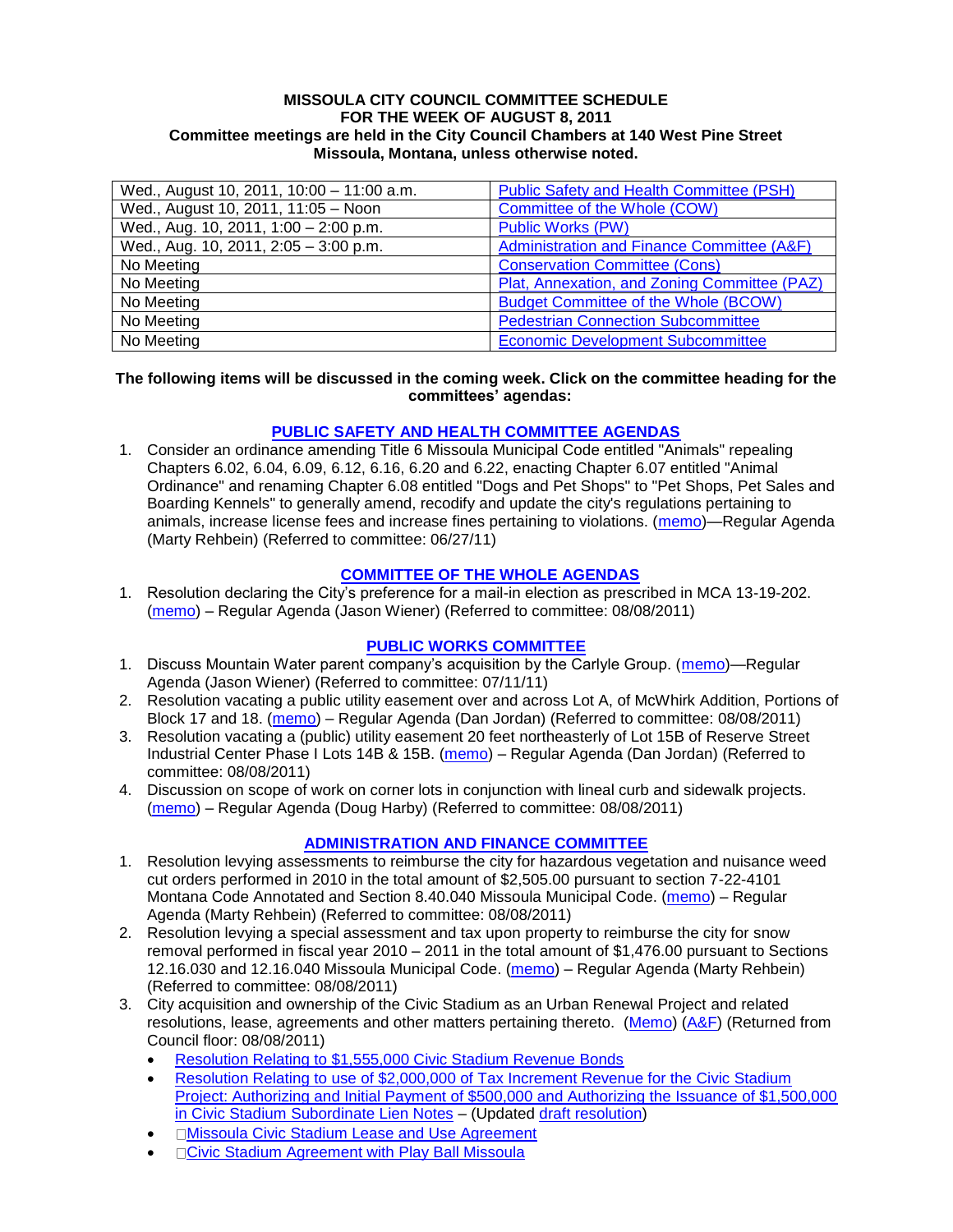[Ordinance Declaring the Purchase of the Civic Stadium an Urban Renewal Project in Urban](http://www.ci.missoula.mt.us/DocumentView.aspx?DID=6978)  [Renewal District II](http://www.ci.missoula.mt.us/DocumentView.aspx?DID=6978) - (Updated draft [ordinance](http://www.ci.missoula.mt.us/DocumentView.aspx?DID=7024) revised based on discussion at [August 3, 2011](http://www.ci.missoula.mt.us/Archive.aspx?ADID=4275) A&F committee meeting)

## 

## **The following items have been referred to City Council committees, but the committees will not discuss them in the coming week:**

## **PUBLIC SAFETY AND HEALTH COMMITTEE**

- 1. Police Department Update Ongoing in Committee. (Mark Muir)
- 2. Fire Department Update Ongoing in Committee (Mike Painter)
- 3. Health Department Update Ongoing in Committee. (Ellen Leahy)
- 4. Eat Smart Coalition information. [\(memo\)](http://www.ci.missoula.mt.us/DocumentView.aspx?DID=6776)—Regular Agenda (Jason Wiener) (Referred to committee: 07/11/11)

## **CONSERVATION COMMITTEE**

- 1. Update from Greenhouse Gas Energy Conservation Team. [\(memo\)](http://www.ci.missoula.mt.us/DocumentView.aspx?DID=5945)—Regular Agenda (Ben Schmidt and Marilyn Marler) (Referred to committee: 04/11/11)
- 2. Discuss the city's strategy to complete a boundary survey of Greenough Park. [\(memo\)](http://www.ci.missoula.mt.us/DocumentView.aspx?DID=5875)—Regular Agenda (Dave Strohmaier) (Referred to committee: 04/04/11)
- 3. Award contract for design, procurement and installation of park pavilion and concrete pad in Maloney Ranch Park Project 11- 07MRP. [\(memo\)](http://www.ci.missoula.mt.us/DocumentView.aspx?DID=6859)—Regular Agenda (Alan White) (Referred to committee: 07/18/11)
- 4. Approve and authorize the Mayor to sign the agreement with MRP for procurement and transfer of wood waste to support the Missoula Sawmill Site Wood Waste Reclamation Project, per the DNRC Wood Waste Grant awarded the City of Missoula. [\(memo\)](http://www.ci.missoula.mt.us/DocumentView.aspx?DID=6682)—Regular Agenda (Alan White) (Referred to committee: 06/27/11)

## **PLAT, ANNEXATION & ZONING COMMITTEE**

- 1. Annexation. (see separate list at City Clerk's Office for pending annexations) (Ongoing in Committee)
- 2. Request to rezone the property legally described as Lot 3 of Scott Street Lots Subdivision, located in Section 16, T13N, R19W, P.M.M. form D (Industrial) to I-1 (Light Industrial), based on the finding of fact and conclusions of law. (PAZ [05/21/08\)](ftp://ftp.ci.missoula.mt.us/Packets/Council/2008/2008-06-02/080521paz.pdf) (Returned from Council floor: 6/2/08)
- 3. Ongoing discussion of City planning issues with members of the Planning Board.—Regular Agenda (Bob Jaffe) (Referred to committee: 3/20/06)
- 4. Resolution repealing resolution No. 7404 and declaring the annexation of Lots 53 and 54 Dinsmore's Orchard Homes No. 5 null and void. [\(memo\)](http://www.ci.missoula.mt.us/DocumentView.aspx?DID=5349)—Regular Agenda (Jessica Miller) (Referred to committee: 01/10/11)
- 5. Resolution to annex and incorporate within the boundaries a certain parcel of land described as Linda Vista 12<sup>th</sup> Supplement, and zone the property Miller Creek View addition planned unit development with the underlying zoning of R-215 residential in the city all located in Section 13, Township 12 North, Range 20 West, P.M.M. [\(memo\)](http://www.ci.missoula.mt.us/DocumentView.aspx?DID=5992)—Regular Agenda (Jessica Miller) (Referred to committee: 04/11/11)
- 6. An [ordinance](http://www.ci.missoula.mt.us/DocumentView.aspx?DID=6463) to rezone property located at 1500 39<sup>th</sup> Street. The property is currently zoned RM1-35 (Residential, 43 multi-dwellings per acre) and RT2.7 (Residential, 16 dwellings per acre) and if approved the property will be zoned to B1-1 (Neighborhood Business) and RM1.5 (Residential, 29 multi-dwellings per acre). [\(Memo\)](http://www.ci.missoula.mt.us/DocumentView.aspx?DID=6469) [\(PAZ\)](http://www.ci.missoula.mt.us/Archive.aspx?ADID=4010) (Returned from Council floor: 06/06/2011)

## **ADMINISTRATION AND FINANCE COMMITTEE**

- 1. Approve claims. (Ongoing) (Consent Agenda)
- 2. Approve journal vouchers. (Ongoing) (Consent Agenda)
- 3. Approve budget transfers. (Ongoing) (Consent Agenda)
- 4. An ordinance amending the municipal code as it relates to bike licensing. [\(A&F\)](ftp://ftp.ci.missoula.mt.us/Packets/Council/2008/2008-12-15/081210af.pdf) (Returned from council floor: 12/15/08) (Tabled 8/3/2011)
- 5. Amend Council rules to change the Council's regular meeting schedule to two meetings per month [\(memo\)](http://www.ci.missoula.mt.us/DocumentView.aspx?DID=4027).—Regular Agenda (Marty Rehbein) (Referred to committee: 06/07/10)